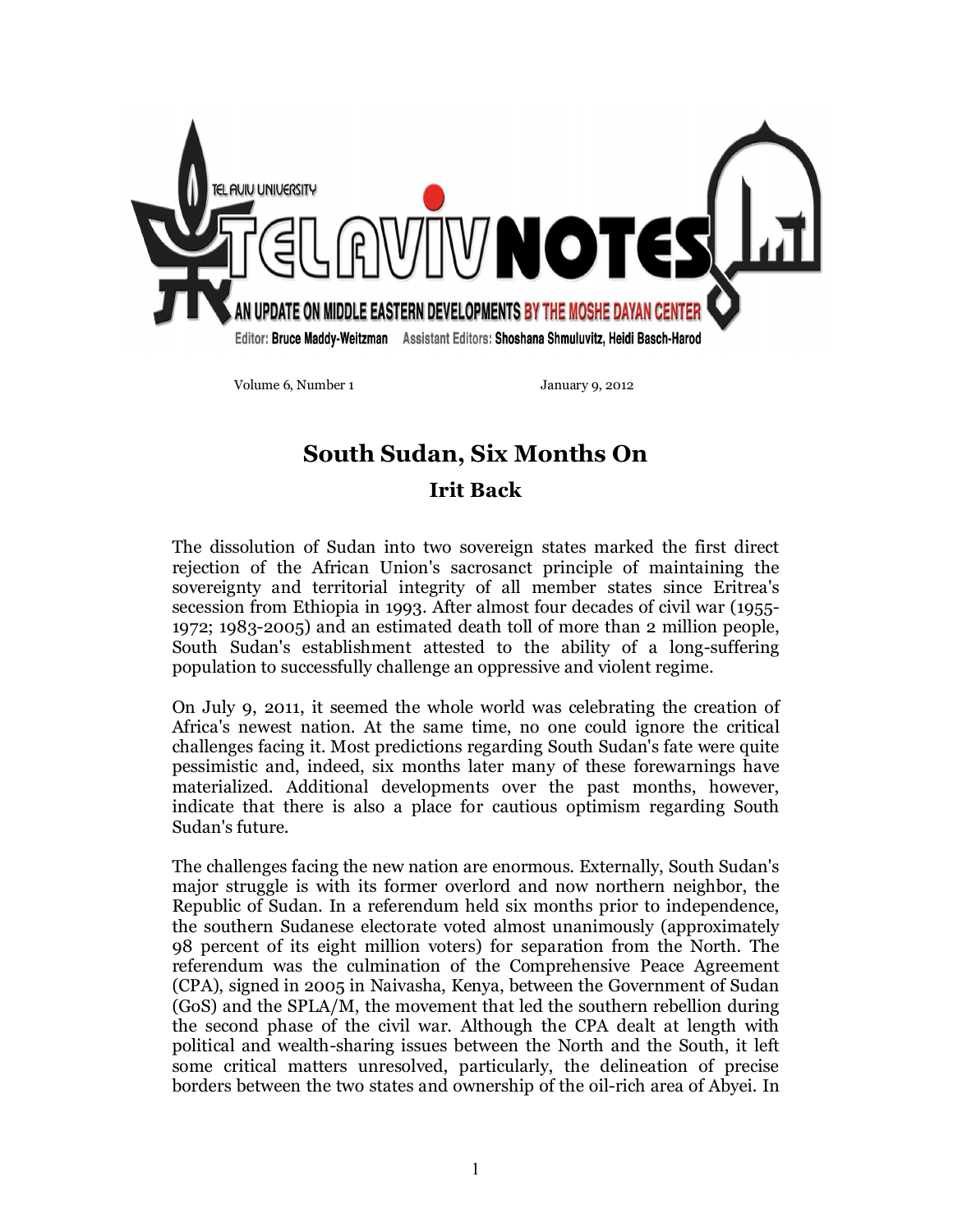fact, oil plays a central role in the economies of both countries, and thus promises to be a matter of ongoing contention between them.

Since the early 1990s, oil has been the country's primary commodity and Sudan's main source of income. During the five years of negotiations between the North and the South, it became evident that many of the oil fields were located in the future southern state. To cope with this reality, the CPA created an innovative deal in which the two sides agreed to split the country's oil wealth. However, the implementation of this decision was extremely problematic. First, the SPLM deeply mistrusted the oil-sharing revenues reported by the northern government. This suspicion was not unfounded, as there were significant discrepancies between reports of the GoS and the main oil companies operating in the country.

Second, as South Sudan is a landlocked country, it depends on Sudan's pipeline infrastructure to export its oil to Port Sudan. Recently, Khartoum threatened to impose a unilateral fee of \$36 per barrel on South Sudan's oil, a far higher rate than is common in the oil industry. In response, Juba (South Sudan's capital) announced that it would consider suspending its oil production.

Third, as mentioned above, the CPA had left the future of the oil-rich Abyei region undetermined. The interim Abyei Protocol, signed in 2004, declared the area to be part of the states of South Kurdufan and Northern Bahr el Ghazal, simultaneously. However, six months after independence tensions over the contested area have crystallized into fears of direct confrontation, and with good reason. In May 2011, following the referendum but before the official declaration of independence, the Sudanese air force carried out bombing raids on Abyei that were followed by a full-scale ground offensive. The GoS claimed that its actions were a response to attacks by southern forces in Abyei that had killed dozens of northern soldiers. Additional confrontations between Sudanese and South Sudanese forces occurred in the weeks following South Sudan's official proclamation, creating much insecurity in their common and unclear border region. According to reports from the UNHCR and other humanitarian organizations, these events also aggravated the situation of about 20,000 refugees encamped in the area. The United Nations announced recently that it intends to deploy 2,800 peacekeeping troops to maintain security.

For both governments, the likely consequences of direct military confrontation would be dismal. For Sudan, the risks include the weakening of its political center and a destabilizing effect on its Western (Darfur) and Eastern (the states of Kassala and the Red Sea Hills) regions. Major clashes would most probably have a deleterious effect on oil production, and the resulting loss of income would likely be devastating for South Sudan.

The case of Eritrea might serve as an important lesson for the new state. With the outbreak of war between Eritrea and Ethiopia (1988-2000), the hopes that Eritrea would be a model of nation-building under the leadership of a liberation movement that had successfully ushered its people to independence quickly faded. Although both countries suffered from the war in terms of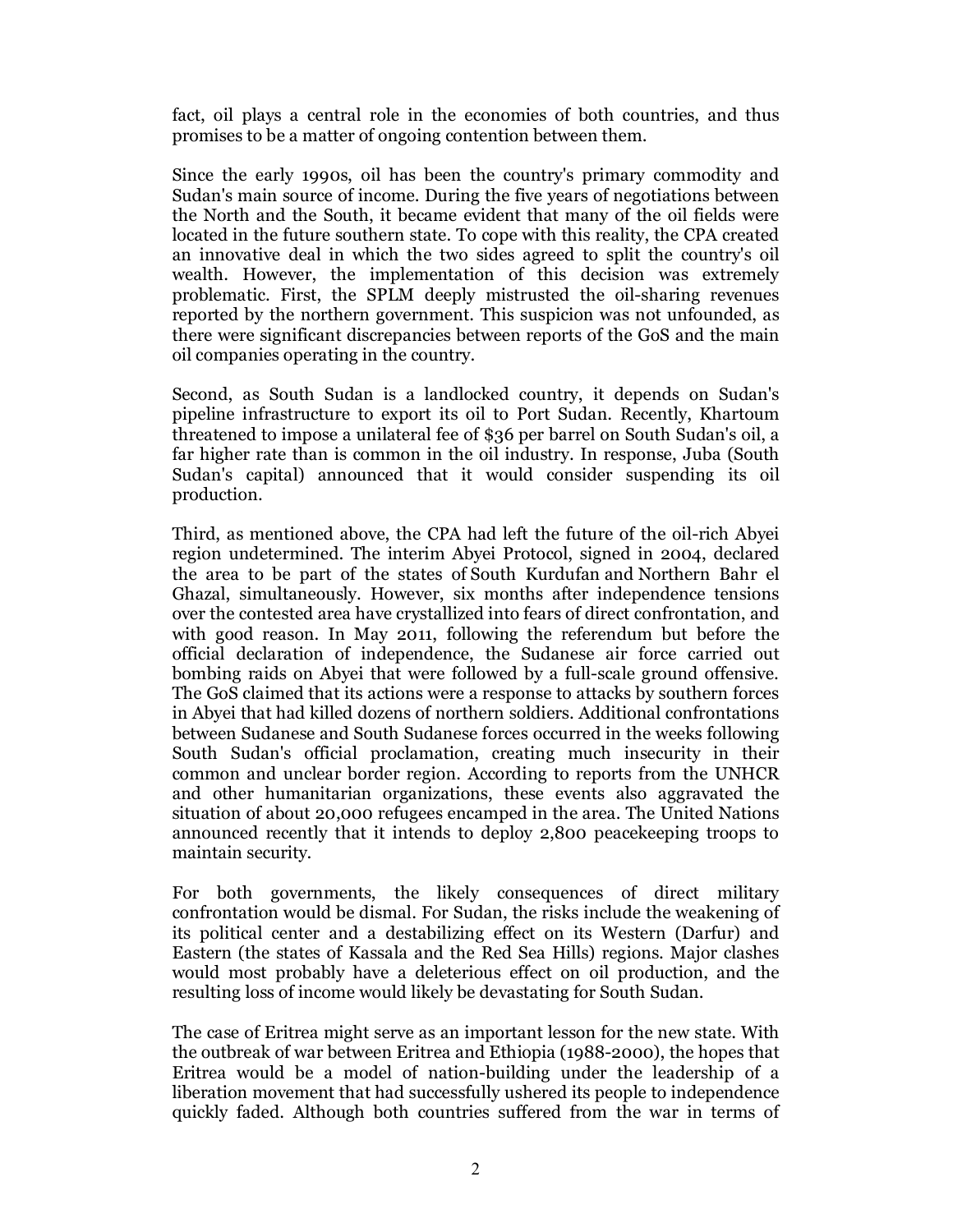casualties and attendant costs, the long-term consequences for Eritrea were much more severe than for Ethiopia. Political conditions deteriorated rapidly, which led to the formation of a military dictatorship, the economy experienced an almost complete collapse, and social cohesion dissipated.

A full-blown military confrontation over the oil-rich region is not inevitable. But its very possibility is raising concern in the international community, particularly in China. As the biggest investor in Sudanese oil, most of which is either in the South or the disputed Abyei region, China is strongly encouraging both countries to peacefully resolve their oil and border disputes. Considering China's major role in both countries' economies, it may well be able to play a decisive mediating role.

South Sudan's oil resources may also be influential in its future relations with the East Africa Community (EAC), a free trade zone that includes Kenya, Tanzania, Uganda, Rwanda and Burundi. Recently, rumors surfaced of South Sudan's desire to join the EAC. Although more cautious voices in Juba expressed the fear that South Sudan's infant economy would be overwhelmed by the EAC states, joining the community may provide South Sudan with a chance to build a pipeline that would traverse Uganda to the Kenyan coast, and thus reduce its dependence on the Khartoum government's pipeline. In fact, a major French oil company, Total, announced that it is bidding to build such a pipeline.

No less daunting for the new state of South Sudan are its internal challenges. Indubitably, economic issues are enormous: the country is defined as the world's poorest, almost entirely lacking in infrastructure; more than half of its population is fed by aid agencies, and the country is utterly unable to absorb its numerous refugee communities (at least 800,000 persons from Sudan alone). No less important is whether or not the new state will be able to create a national ethos and identity that can serve to unify its ethnically, linguistically and religiously heterogeneous population. The unwillingness of the ruling SPLM to incorporate new political parties and regional opposition movements is already causing division and strife, and doesn't bode well for the future.

Prior to independence, in March 2011, after losing the election to another SPLM candidate, former SPLM General George Athor Deng led a militia that clashed with SPLM forces. Recently, clashes between Athor's and SPLM forces resumed in the eastern Jonglei State, claiming the lives of many civilians. Athor justified his actions as a response to the undemocratic and corrupt behavior of the SPLM, and accused the ruling party of committing "crimes against humanity," mainly against its opponents. Others accused the SPLM of exercising a preference for the Dinka over other ethno-religious groups when appointing people to influential positions. Whether these accusations are wellfounded or not, South Sudan's ruling party has to find ways to democratize and incorporate its various ethnic, linguistic, religious and regional interest groups. Failing to heed these early warning signs may lead to calamitous civil strife. For example, recent reports from Jonglei State indicate the resumption of ethnic conflict, mainly between the Lou Nuer and the Murle tribes. These clashes have claimed the lives of countless numbers of people, and have caused tens of thousands to flee from their homes to the safety of the bush.